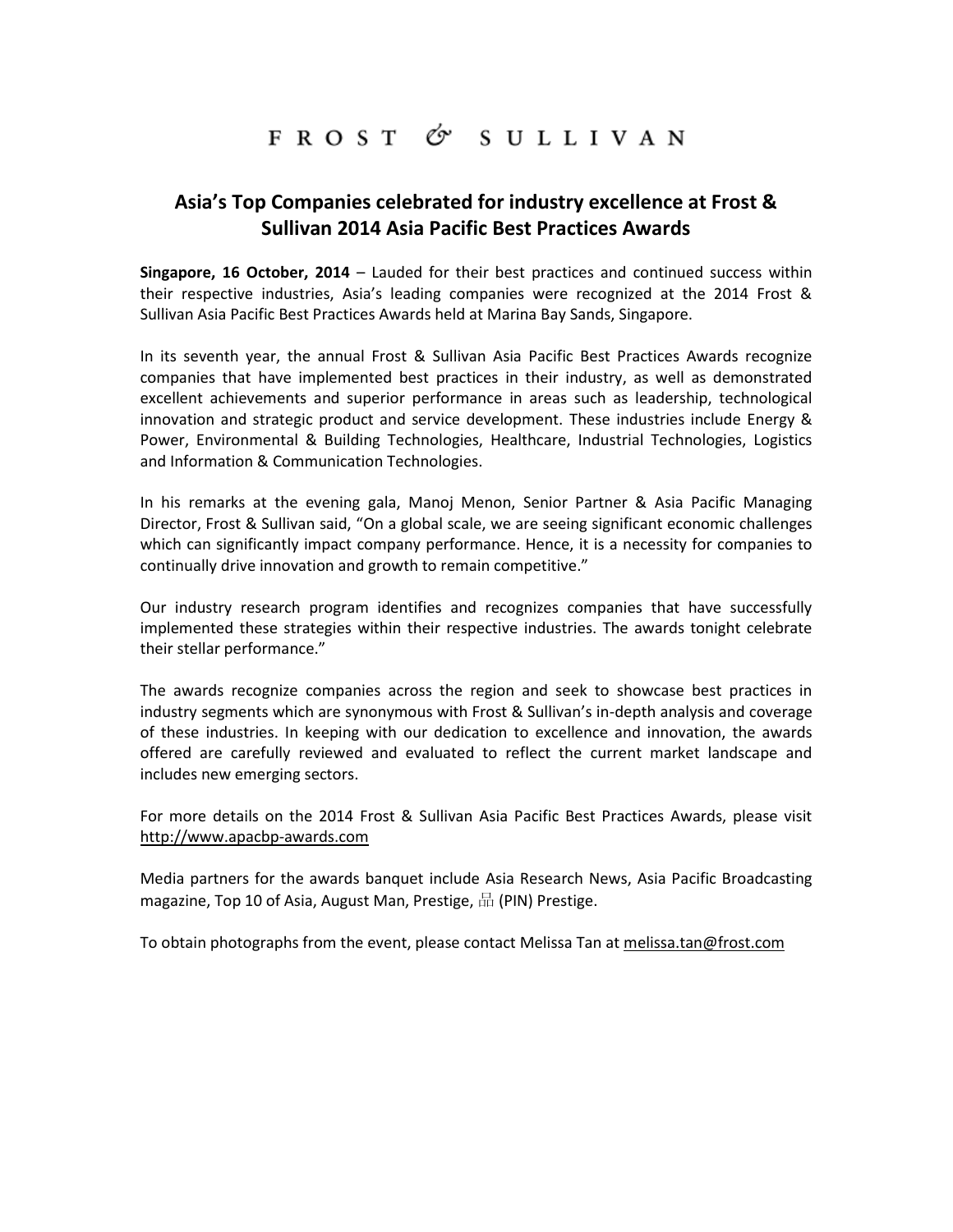| <b>CATEGORY</b>          | <b>AWARD</b>                                                                                         | <b>RECIPIENT</b>           |
|--------------------------|------------------------------------------------------------------------------------------------------|----------------------------|
|                          | Greater China Contact Center Outsourcing Customer Service                                            | <b>PCCW Teleservices</b>   |
| <b>Country</b>           | Leadership Award                                                                                     | (Hong Kong)                |
|                          | Malaysia Enterprise Telephony System Integrator of the Year                                          | Limited<br>Jumbohan        |
|                          | Thailand Data Communication Service Provider of the Year                                             | <b>UIH</b>                 |
|                          | Japan Aged Care Service Company of the Year                                                          | <b>NICHII GAKKAN</b>       |
|                          |                                                                                                      | <b>COMPANY</b>             |
|                          | ASEAN Unified Communications System Integrator of the Year                                           | Jebsen & Jessen            |
| <b>Southeast</b><br>Asia | ASEAN Contact Center Applications System Integrator of the<br>Year                                   | Communications             |
|                          | Southeast Asia UPS Industry Product Line Strategy Leadership<br>Award                                | Eaton                      |
|                          | Southeast Asia UPS Competitive Strategy Innovation and<br>Leadership Award                           | Fuji Electric Co. Ltd      |
|                          | Southeast Asia UPS Vendor of the Year                                                                | Schneider Electric         |
|                          | Southeast Asia UPS Service Provider of the Year                                                      | Schneider Electric         |
|                          | Asia Pacific CRO Growth Excellence Leadership Award                                                  | Covance Inc.               |
| Asia                     | Asia Pacific Emerging CRO Company of the Year                                                        | <b>CMIC</b>                |
| <b>Pacific</b>           | Asia Pacific Mobile Health & Wellness Tracking New Product<br><b>Innovation Award</b>                | Zensorium                  |
|                          | Asia Pacific Healthcare Telecommunication Services Company<br>of the Year                            | SK Telecom                 |
|                          | Asia Pacific Healthcare IT Company of the Year                                                       | <b>GE Healthcare</b>       |
|                          | Asia Pacific Networking Equipment Product Line Differentiation<br>Award                              |                            |
|                          | Asia Pacific Banking Industry Unified Communication Solutions<br>Product Innovation Leadership Award | Huawei                     |
|                          | Thailand Enterprise Telephony Vendor of the Year                                                     | Avaya                      |
|                          | Thailand Unified Communications Vendor of the Year                                                   |                            |
|                          | Malaysia Contact Center Applications Vendor of the Year                                              |                            |
|                          | Philippines Contact Center Applications Vendor of the Year                                           |                            |
|                          | ASEAN Contact Center Applications Vendor of the Year                                                 |                            |
|                          | ASEAN Unified Communications Vendor of the Year                                                      |                            |
|                          | Asia Pacific Multi-Purpose Terminal Operator of the Year                                             | Jurong Port                |
|                          | Asia Pacific Logistics Infrastructure Developer Of The Year                                          | <b>Mapletree Logistics</b> |
|                          | Asia Pacific Regional Logistics Service Provider of the Year                                         | <b>CWT Limited</b>         |
|                          | Asia Pacific Water Filtration Product Line Strategy Leadership<br>Award                              | Elken                      |
|                          | Asia Pacific Water Filtration Company of the Year                                                    | Amway                      |
|                          | Asia Pacific Water Technology Company of the Year                                                    | Hyflux                     |
|                          | Asia Pacific Bottled Water Company of the Year                                                       | Spritzer                   |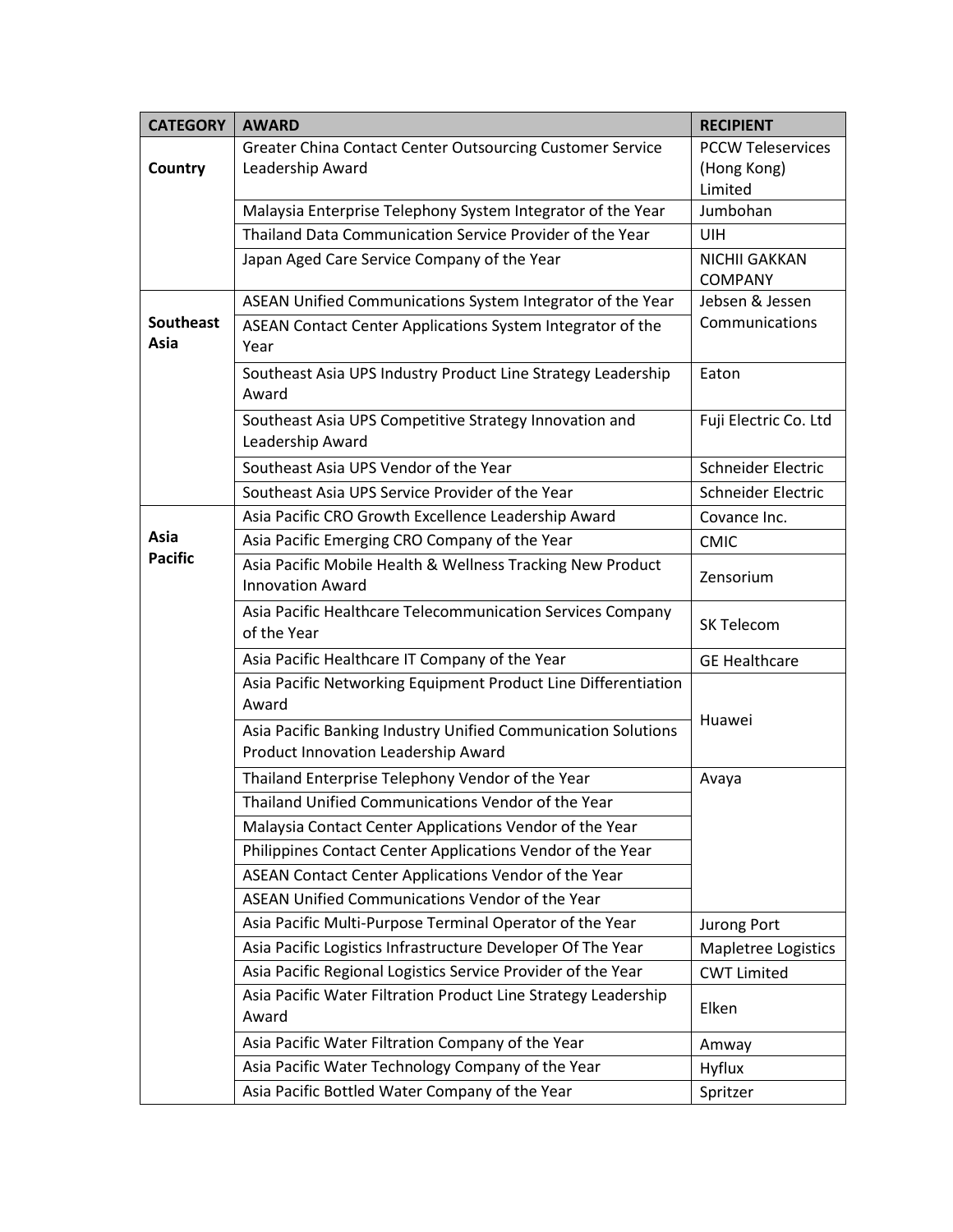|        | Asia Pacific Facilities Management Growth Excellence                                           |                                           |
|--------|------------------------------------------------------------------------------------------------|-------------------------------------------|
|        | Leadership Award                                                                               | <b>ISS</b>                                |
|        | Asia Pacific Facilities Management Company of the Year                                         |                                           |
|        | Asia Pacific Data Center Green Innovation Leadership Award                                     | Equinix                                   |
|        | Asia Pacific Data Center Integrated Power Infrastructure<br>Growth Excellence Leadership Award | <b>Emerson Network</b><br>Power           |
|        | Asia Pacific Data Center Integrated Power Infrastructure<br>Company of the Year                | Schneider Electric                        |
|        | Asia Pacific Advanced Metering Infrastructure Company of the<br>Year                           | Toshiba                                   |
|        | Asia Pacific Cloud Contact Center Service Provider of the Year                                 | <b>Orange Business</b><br><b>Services</b> |
|        | Asia Pacific Unified Communications Headset Vendor of the<br>Year                              | Jabra GN<br>Netcom(S) Pte Ltd             |
|        | Asia Pacific Headset Vendor of the Year                                                        |                                           |
|        | Asia Pacific Enterprise Networking Customer Value<br><b>Enhancement Award</b>                  | Avaya                                     |
|        | Asia Pacific Data Communications Product Line Differentiation<br>Award                         | Pacnet                                    |
|        | Asia Pacific Inbound Contact Routing Systems Market Share<br>Leadership Award                  |                                           |
|        | Asia Pacific Self-Service Systems Market Share Leadership<br>Award                             | Avaya                                     |
|        | Asia Pacific Call Monitoring Systems Market Share Leadership<br>Award                          | <b>Verint Systems</b>                     |
|        | Asia Pacific Video Collaboration Price Performance Value<br>Leadership Award                   | Lifesize                                  |
|        | Asia Pacific Video Collaboration Growth Excellence Leadership<br>Award                         | Avaya                                     |
|        | Asia Pacific Customer Value Enhancement Award in DC Power<br>Systems                           | Enatel                                    |
| Global | Global DC Power Systems Product Leadership Award                                               | Huawei<br>Technologies Co.,<br>Ltd.       |

## **About Frost & Sullivan**

Frost & Sullivan, the Growth Partnership Company, works in collaboration with clients to leverage visionary innovation that addresses the global challenges and related growth opportunities that will make or break today's market participants. For more than 50 years, we have been developing growth strategies for the global 1000, emerging businesses, the public sector and the investment community. Is your organization prepared for the next profound wave of industry convergence, disruptive technologies, increasing competitive intensity, Mega